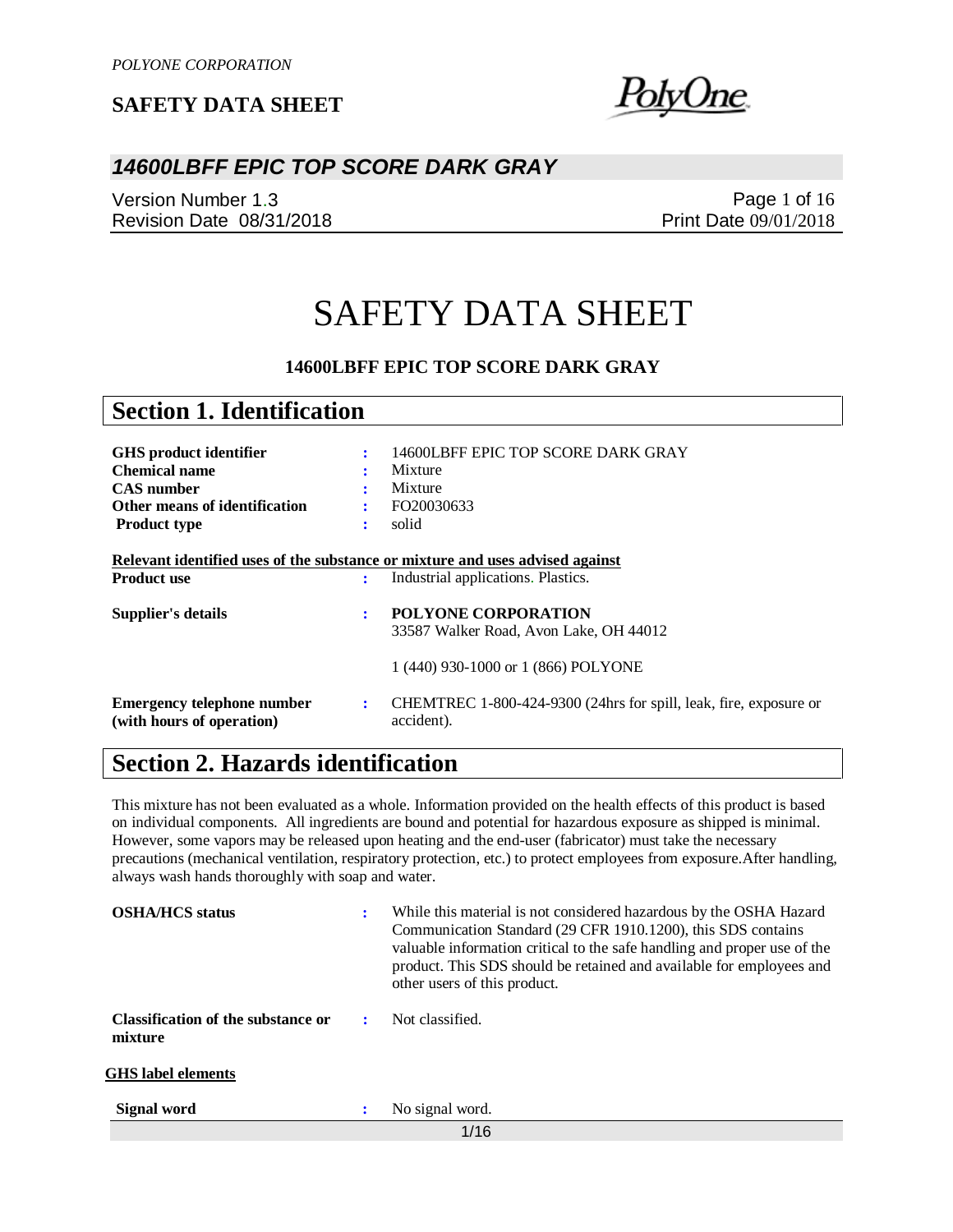

## *14600LBFF EPIC TOP SCORE DARK GRAY*

Version Number 1.3 Revision Date 08/31/2018

Page 2 of 16 Print Date 09/01/2018

**Hazard statements :** No known significant effects or critical hazards.

#### **Precautionary statements**

| <b>General</b>                     |   | Not applicable. |
|------------------------------------|---|-----------------|
| <b>Prevention</b>                  |   | Not applicable. |
| <b>Response</b>                    | ÷ | Not applicable. |
| <b>Storage</b>                     |   | Not applicable. |
| <b>Disposal</b>                    |   | Not applicable. |
| <b>Supplemental label elements</b> |   | None known.     |
| Hazards not otherwise classified   |   | None known.     |

## **Section 3. Composition/information on ingredients**

| Substance/mixture             | $\cdot$ Mixture |
|-------------------------------|-----------------|
| <b>Chemical name</b>          | $\cdot$ Mixture |
| Other means of identification | FO20030633      |

#### **CAS number/other identifiers**

| <b>Ingredient name</b>              | $\frac{1}{2}$ | <b>CAS</b> number |
|-------------------------------------|---------------|-------------------|
| Titanium dioxide                    | $10 - 25$     | 13463-67-7        |
|                                     |               |                   |
|                                     |               |                   |
| Diphenyloxide-4,4'-disulfohydrazide | $0.3 - 1$     | $80 - 51 - 3$     |
|                                     |               |                   |
|                                     |               |                   |
| Carbon black                        | $0 - 0.3$     | 1333-86-4         |
|                                     |               |                   |
|                                     |               |                   |

Any concentration shown as a range is to protect confidentiality or is due to batch variation.

**There are no additional ingredients present which, within the current knowledge of the supplier and in the concentrations applicable, are classified as hazardous to health or the environment and hence require reporting in this section.**

**Occupational exposure limits, if available, are listed in Section 8.**

## **Section 4. First aid measures**

**Description of necessary first aid measures**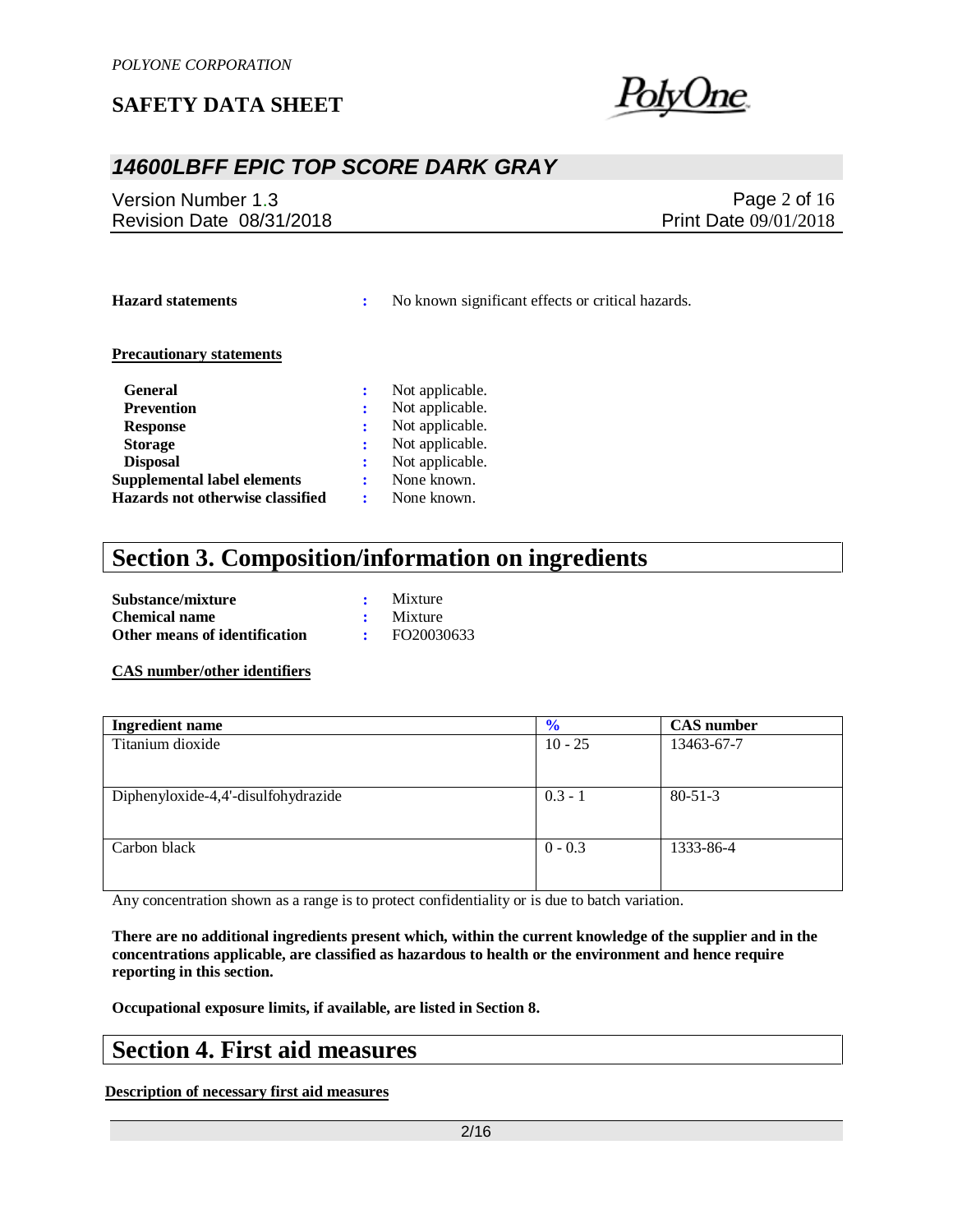

## *14600LBFF EPIC TOP SCORE DARK GRAY*

| Version Number 1.3       | Page $3$ of $16$             |
|--------------------------|------------------------------|
| Revision Date 08/31/2018 | <b>Print Date 09/01/2018</b> |
|                          |                              |

| Eve contact         |   | Immediately flush eyes with plenty of water, occasionally lifting the |
|---------------------|---|-----------------------------------------------------------------------|
|                     |   | upper and lower eyelids. Check for and remove any contact lenses.     |
|                     |   | Get medical attention if irritation occurs.                           |
| <b>Inhalation</b>   | ÷ | Remove victim to fresh air and keep at rest in a position comfortable |
|                     |   | for breathing. Get medical attention if symptoms occur.               |
| <b>Skin contact</b> | ÷ | Flush contaminated skin with plenty of water. Remove contaminated     |
|                     |   | clothing and shoes. Get medical attention if symptoms occur.          |
| <b>Ingestion</b>    | ٠ | Wash out mouth with water. Remove victim to fresh air and keep at     |
|                     |   | rest in a position comfortable for breathing. If material has been    |
|                     |   | swallowed and the exposed person is conscious, give small quantities  |
|                     |   | of water to drink. Do not induce vomiting unless directed to do so by |
|                     |   | medical personnel. Get medical attention if symptoms occur.           |

#### **Most important symptoms/effects, acute and delayed**

#### **Potential acute health effects**

| <b>Eye contact</b><br><b>Inhalation</b><br><b>Skin contact</b><br><b>Ingestion</b><br>Over-exposure signs/symptoms | ÷<br>÷<br>÷<br>÷ | No known significant effects or critical hazards.<br>No known significant effects or critical hazards.<br>No known significant effects or critical hazards.<br>No known significant effects or critical hazards. |
|--------------------------------------------------------------------------------------------------------------------|------------------|------------------------------------------------------------------------------------------------------------------------------------------------------------------------------------------------------------------|
| <b>Eye contact</b>                                                                                                 | $\ddot{\cdot}$   | No specific data.                                                                                                                                                                                                |
| <b>Inhalation</b>                                                                                                  | ÷                | No specific data.                                                                                                                                                                                                |
| <b>Skin contact</b>                                                                                                | ÷                | No specific data.                                                                                                                                                                                                |
| <b>Ingestion</b>                                                                                                   | ÷                | No specific data.                                                                                                                                                                                                |
|                                                                                                                    |                  | Indication of immediate medical attention and special treatment needed, if necessary                                                                                                                             |
| Notes to physician                                                                                                 | ÷                | Treat symptomatically. Contact poison treatment specialist<br>immediately if large quantities have been ingested or inhaled.                                                                                     |
| <b>Specific treatments</b>                                                                                         | ÷                | No specific treatment.                                                                                                                                                                                           |
| <b>Protection of first-aiders</b>                                                                                  | ÷                | No action shall be taken involving any personal risk or without<br>suitable training.                                                                                                                            |

**See toxicological information (Section 11)**

## **Section 5. Firefighting measures**

#### **Extinguishing media**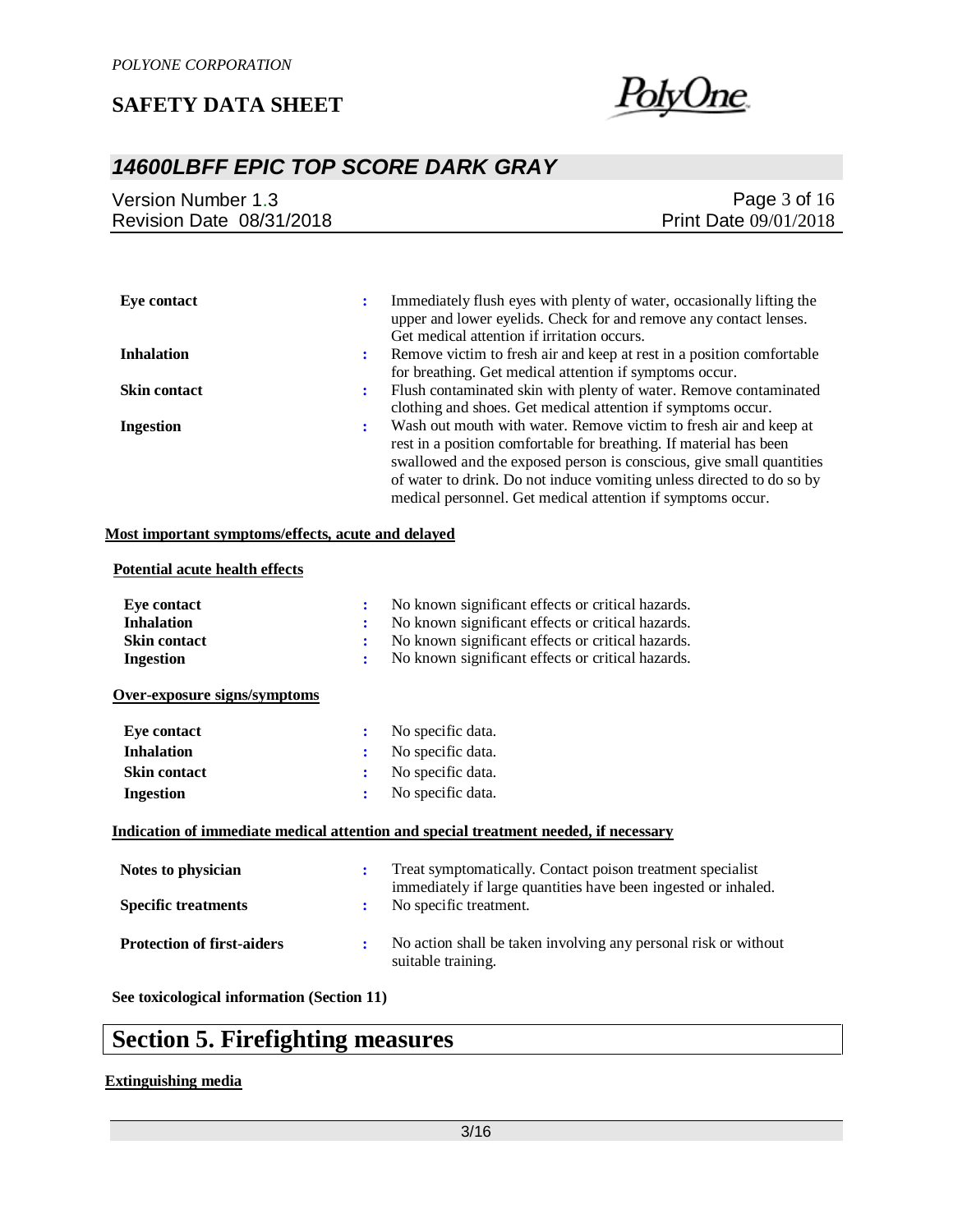

## *14600LBFF EPIC TOP SCORE DARK GRAY*

| Version Number 1.3       | Page $4$ of $16$             |
|--------------------------|------------------------------|
| Revision Date 08/31/2018 | <b>Print Date 09/01/2018</b> |

| Suitable extinguishing media<br>Unsuitable extinguishing media | ÷ | In case of fire, use water spray (fog), foam, dry chemical or $CO2$ .<br>None known.                                                                                                              |
|----------------------------------------------------------------|---|---------------------------------------------------------------------------------------------------------------------------------------------------------------------------------------------------|
| Specific hazards arising from the<br>chemical                  | ÷ | No specific fire or explosion hazard.                                                                                                                                                             |
| <b>Hazardous thermal</b>                                       | ÷ | May emit Hydrogen Chloride (HCl).                                                                                                                                                                 |
| decomposition products                                         |   | Decomposition products may include the following materials:<br>carbon dioxide<br>carbon monoxide<br>halogenated compounds<br>metal oxide/oxides                                                   |
| Special protective actions for fire-<br>fighters               | ÷ | Promptly isolate the scene by removing all persons from the vicinity<br>of the incident if there is a fire. No action shall be taken involving any<br>personal risk or without suitable training. |
| Special protective equipment for<br>fire-fighters              | ÷ | Fire-fighters should wear appropriate protective equipment and self-<br>contained breathing apparatus (SCBA) with a full face-piece operated<br>in positive pressure mode.                        |

## **Section 6. Accidental release measures**

### **Personal precautions, protective equipment and emergency procedures**

| For non-emergency personnel<br>For emergency responders | ÷<br>÷                                                       | No action shall be taken involving any personal risk or without<br>suitable training. Evacuate surrounding areas. Keep unnecessary and<br>unprotected personnel from entering. Do not touch or walk through<br>spilled material. Put on appropriate personal protective equipment.<br>If specialized clothing is required to deal with the spillage, take note<br>of any information in Section 8 on suitable and unsuitable materials.<br>See also the information in "For non-emergency personnel". |  |
|---------------------------------------------------------|--------------------------------------------------------------|-------------------------------------------------------------------------------------------------------------------------------------------------------------------------------------------------------------------------------------------------------------------------------------------------------------------------------------------------------------------------------------------------------------------------------------------------------------------------------------------------------|--|
| <b>Environmental precautions</b>                        | ÷                                                            | Avoid dispersal of spilled material and runoff and contact with soil,<br>waterways, drains and sewers. Inform the relevant authorities if the<br>product has caused environmental pollution (sewers, waterways, soil<br>or air).                                                                                                                                                                                                                                                                      |  |
|                                                         | <b>Methods and materials for containment and cleaning up</b> |                                                                                                                                                                                                                                                                                                                                                                                                                                                                                                       |  |
| <b>Small spill</b>                                      | ÷                                                            | Move containers from spill area. Vacuum or sweep up material and<br>place in a designated, labeled waste container. Dispose of via a<br>licensed waste disposal contractor.                                                                                                                                                                                                                                                                                                                           |  |
| Large spill                                             | ÷                                                            | Move containers from spill area. Prevent entry into sewers, water<br>courses, basements or confined areas. Vacuum or sweep up material<br>and place in a designated, labeled waste container. Dispose of via a<br>licensed waste disposal contractor. Note: see Section 1 for emergency                                                                                                                                                                                                               |  |
| 4/16                                                    |                                                              |                                                                                                                                                                                                                                                                                                                                                                                                                                                                                                       |  |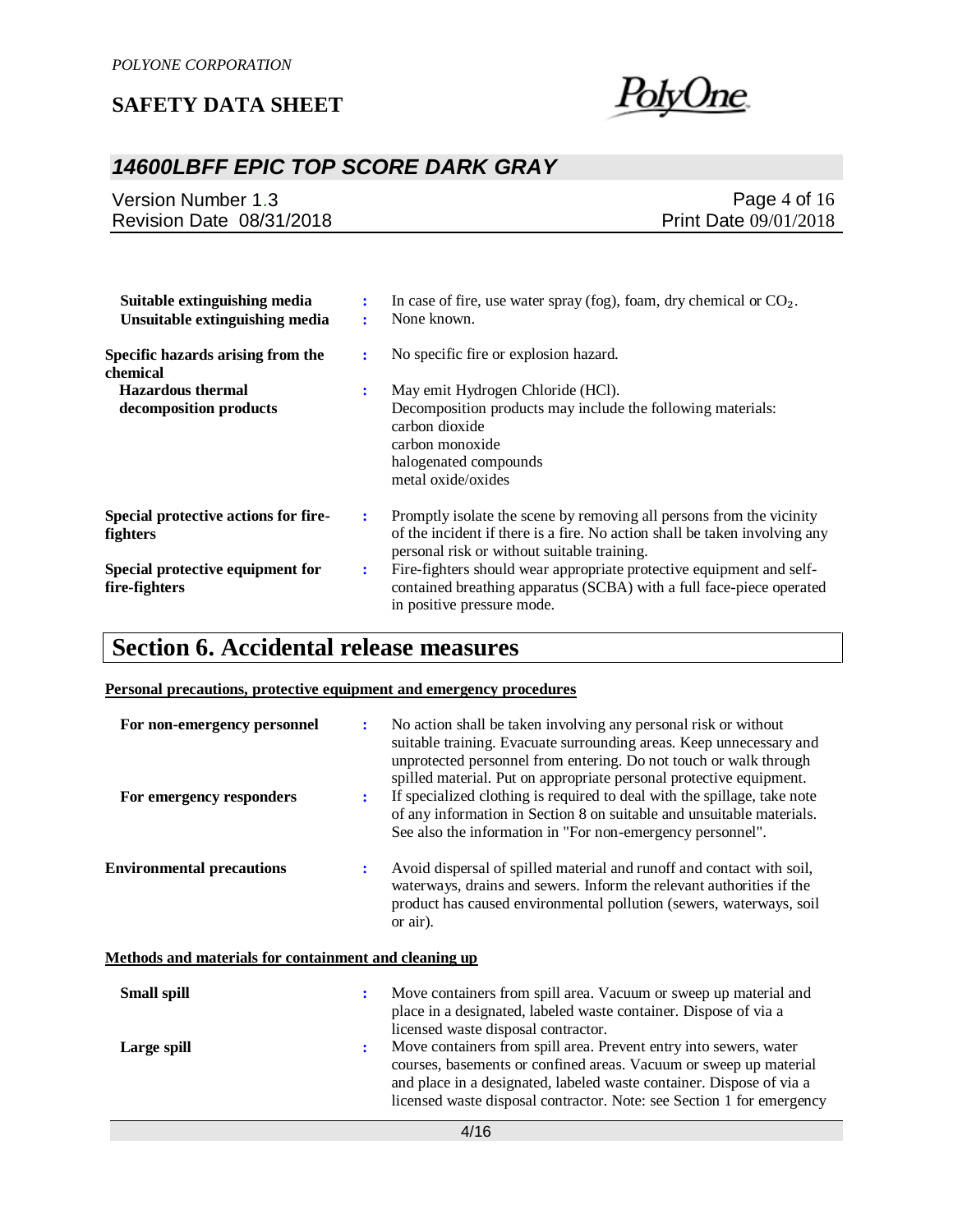

## *14600LBFF EPIC TOP SCORE DARK GRAY*

Version Number 1.3 Revision Date 08/31/2018

Page 5 of 16 Print Date 09/01/2018

contact information and Section 13 for waste disposal.

## **Section 7. Handling and storage**

**Precautions for safe handling**

| <b>Protective measures</b><br>Advice on general occupational<br>hygiene | ÷<br>÷ | Put on appropriate personal protective equipment (see Section 8).<br>Eating, drinking and smoking should be prohibited in areas where this<br>material is handled, stored and processed. Workers should wash hands<br>and face before eating, drinking and smoking. Remove contaminated<br>clothing and protective equipment before entering eating areas. See<br>also Section 8 for additional information on hygiene measures.                                                                               |
|-------------------------------------------------------------------------|--------|----------------------------------------------------------------------------------------------------------------------------------------------------------------------------------------------------------------------------------------------------------------------------------------------------------------------------------------------------------------------------------------------------------------------------------------------------------------------------------------------------------------|
| Conditions for safe storage,<br>including any incompatibilities         | ÷      | Store in accordance with local regulations. Store in original container<br>protected from direct sunlight in a dry, cool and well-ventilated area,<br>away from incompatible materials (see Section 10) and food and<br>drink. Keep container tightly closed and sealed until ready for use.<br>Containers that have been opened must be carefully resealed and kept<br>upright to prevent leakage. Do not store in unlabeled containers. Use<br>appropriate containment to avoid environmental contamination. |

## **Section 8. Exposure controls/personal protection**

### **Control parameters**

### **Occupational exposure limits**

| <b>Ingredient name</b>              | <b>Exposure limits</b>                                                                                                                                                                                                                                                                     |
|-------------------------------------|--------------------------------------------------------------------------------------------------------------------------------------------------------------------------------------------------------------------------------------------------------------------------------------------|
| Diphenyloxide-4,4'-disulfohydrazide | <b>ACGIH TLV (2000-03-01)</b><br>TWA 0.1 mg/m3 Form: Inhalable fraction                                                                                                                                                                                                                    |
| Carbon black                        | OSHA PEL 1989 (1989-03-01)<br>TWA $3.5 \text{ mg/m}$ 3<br><b>OSHA PEL (1993-06-30)</b><br>TWA $3.5 \text{ mg/m}$ 3<br><b>NIOSH REL (1994-06-01)</b><br>TWA $3.5 \text{ mg/m}$ 3<br>TWA $0.1$ mgPAH/m <sup>3</sup><br><b>ACGIH TLV (2010-12-06)</b><br>TWA 3 mg/m3 Form: Inhalable fraction |
| Titanium dioxide                    | <b>OSHA PEL 1989 (1989-03-01)</b>                                                                                                                                                                                                                                                          |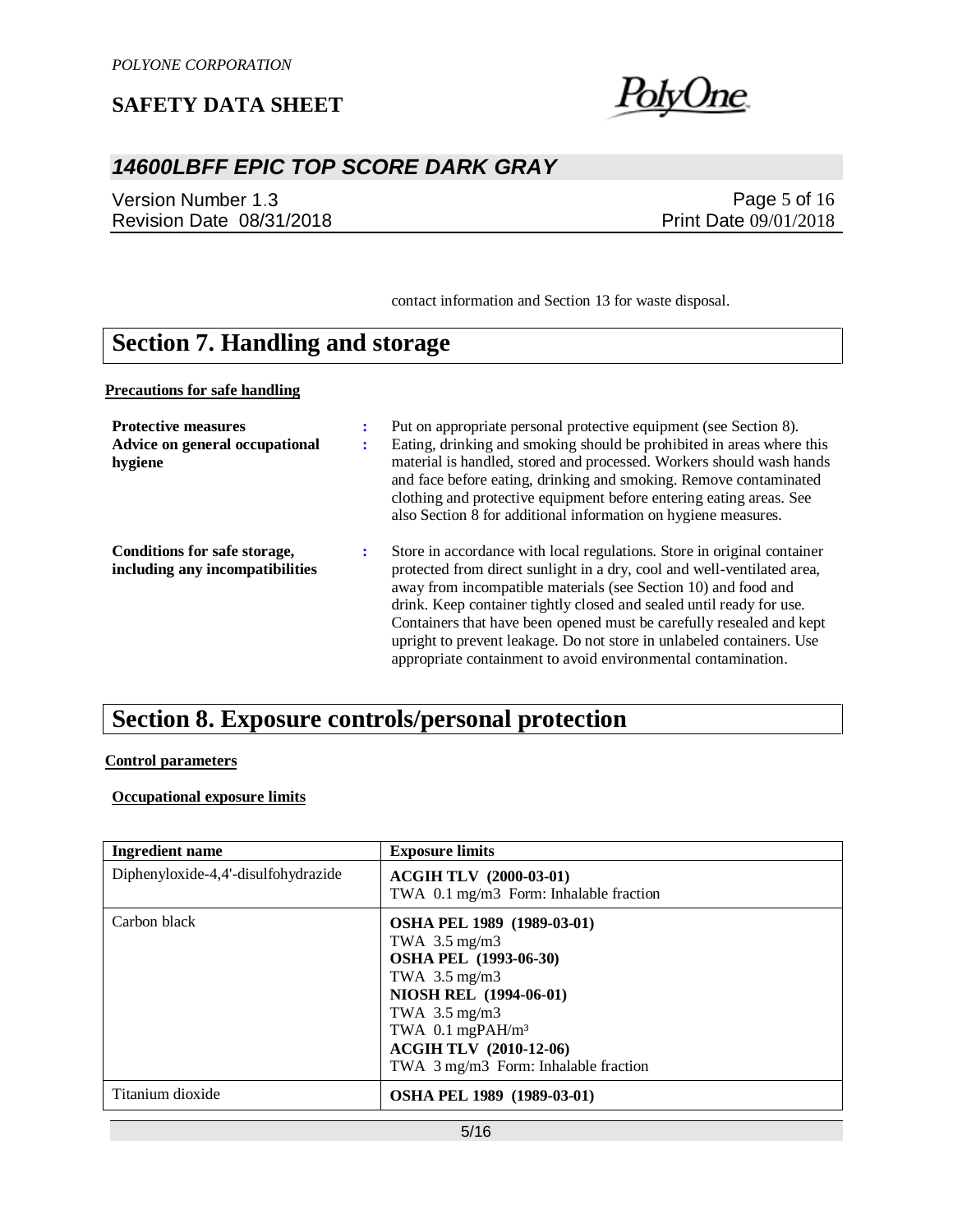

## *14600LBFF EPIC TOP SCORE DARK GRAY*

Version Number 1.3 Revision Date 08/31/2018

|                                                                            |                                  | TWA 10 mg/m3 Form: Total dust<br><b>OSHA PEL</b> (1993-06-30)<br>TWA 15 mg/m3 Form: Total dust<br><b>ACGIH TLV (1996-05-18)</b><br>TWA 10 mg/m3                                                                                                                                                                                                                                                                                                                         |
|----------------------------------------------------------------------------|----------------------------------|-------------------------------------------------------------------------------------------------------------------------------------------------------------------------------------------------------------------------------------------------------------------------------------------------------------------------------------------------------------------------------------------------------------------------------------------------------------------------|
| Appropriate engineering controls<br><b>Environmental exposure controls</b> | $\ddot{\cdot}$<br>$\ddot{\cdot}$ | Good general ventilation should be sufficient to control worker<br>exposure to airborne contaminants.<br>Emissions from ventilation or work process equipment should be<br>checked to ensure they comply with the requirements of<br>environmental protection legislation. In some cases, fume scrubbers,<br>filters or engineering modifications to the process equipment will be                                                                                      |
|                                                                            |                                  | necessary to reduce emissions to acceptable levels.                                                                                                                                                                                                                                                                                                                                                                                                                     |
| <b>Individual protection measures</b>                                      |                                  |                                                                                                                                                                                                                                                                                                                                                                                                                                                                         |
| <b>Hygiene</b> measures<br><b>Eye/face protection</b>                      | $\ddot{\cdot}$<br>$\ddot{\cdot}$ | Wash hands, forearms and face thoroughly after handling chemical<br>products, before eating, smoking and using the lavatory and at the end<br>of the working period. Appropriate techniques should be used to<br>remove potentially contaminated clothing. Wash contaminated<br>clothing before reusing. Ensure that eyewash stations and safety<br>showers are close to the workstation location.<br>Safety eyewear complying with an approved standard should be used |
|                                                                            |                                  | when a risk assessment indicates this is necessary to avoid exposure to<br>liquid splashes, mists, gases or dusts. If contact is possible, the<br>following protection should be worn, unless the assessment indicates a<br>higher degree of protection: safety glasses with side-shields.                                                                                                                                                                              |
| <b>Skin protection</b>                                                     |                                  |                                                                                                                                                                                                                                                                                                                                                                                                                                                                         |
| <b>Hand protection</b>                                                     | $\ddot{\cdot}$                   | Chemical-resistant, impervious gloves complying with an approved<br>standard should be worn at all times when handling chemical products<br>if a risk assessment indicates this is necessary.                                                                                                                                                                                                                                                                           |
| <b>Body protection</b>                                                     | $\ddot{\cdot}$                   | Personal protective equipment for the body should be selected based<br>on the task being performed and the risks involved and should be<br>approved by a specialist before handling this product.                                                                                                                                                                                                                                                                       |
| Other skin protection                                                      | $\ddot{\cdot}$                   | Appropriate footwear and any additional skin protection measures<br>should be selected based on the task being performed and the risks<br>involved and should be approved by a specialist before handling this<br>product.                                                                                                                                                                                                                                              |
| <b>Respiratory protection</b>                                              | ÷                                | Based on the hazard and potential for exposure, select a respirator that<br>meets the appropriate standard or certification. Respirators must be<br>used according to a respiratory protection program to ensure proper<br>fitting, training, and other important aspects of use.                                                                                                                                                                                       |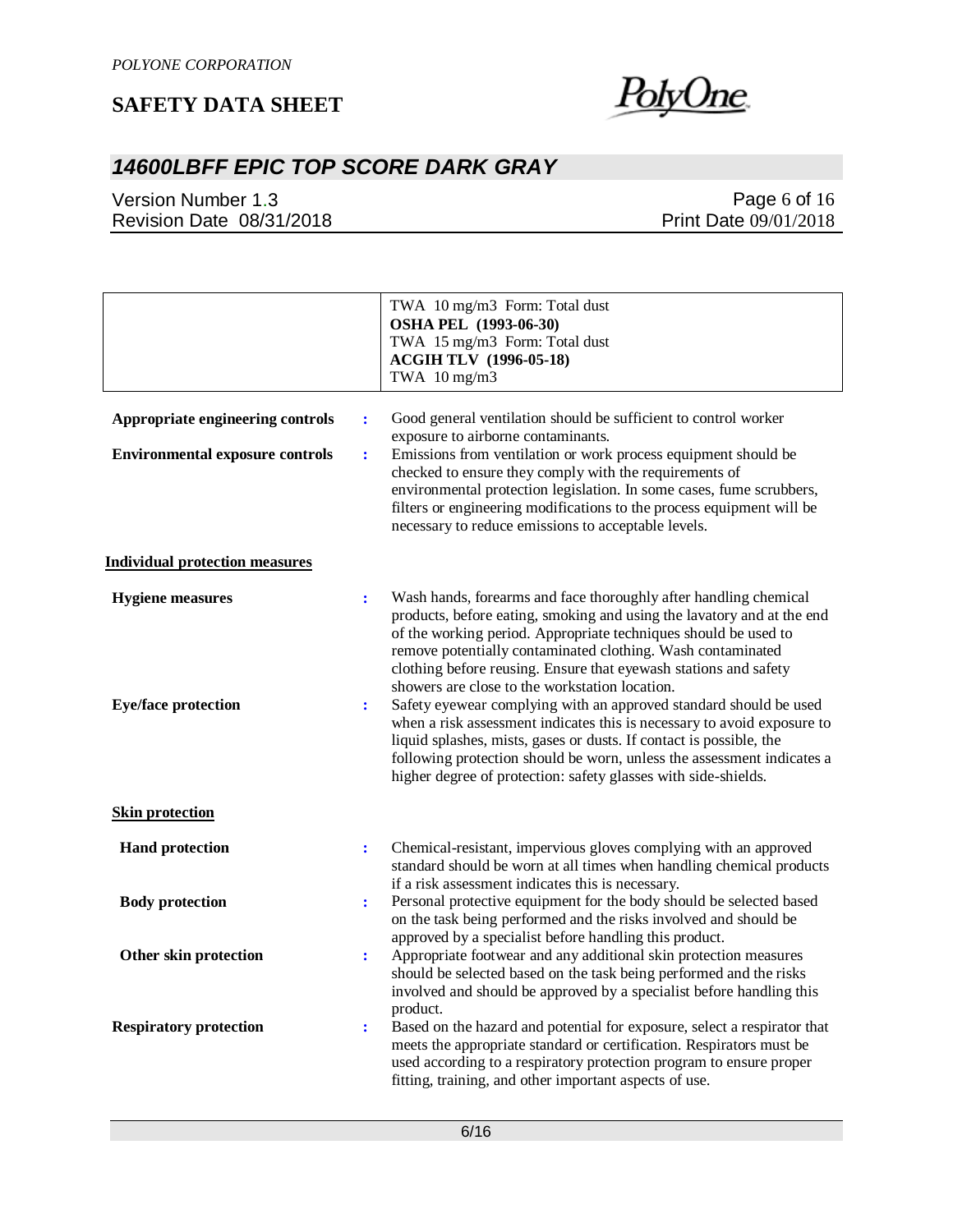

## *14600LBFF EPIC TOP SCORE DARK GRAY*

Version Number 1.3 Revision Date 08/31/2018

Page 7 of 16 Print Date 09/01/2018

## **Section 9. Physical and chemical properties**

### **Appearance**

| <b>Physical state</b>                             | ÷ | solid [Paste.]                   |
|---------------------------------------------------|---|----------------------------------|
| Color                                             |   | <b>GREY</b>                      |
| Odor                                              |   | Faint odor.                      |
| <b>Odor threshold</b>                             |   | Not available.                   |
| pН                                                |   | Not available.                   |
| <b>Melting point</b>                              |   | Not available.                   |
| <b>Boiling point</b>                              |   | Not available.                   |
| <b>Flash point</b>                                |   | Not available.                   |
| <b>Burning time</b>                               |   | Not available.                   |
| <b>Burning rate</b>                               |   | Not available.                   |
| <b>Evaporation rate</b>                           |   | Not available.                   |
| Flammability (solid, gas)                         |   | Not available.                   |
| Lower and upper explosive                         |   | <b>Lower:</b> Not available.     |
| (flammable) limits                                |   | Upper: Not available.            |
| Vapor pressure                                    |   | Not available.                   |
| <b>Vapor density</b>                              |   | Not available.                   |
| <b>Relative density</b>                           |   | Not available.                   |
| Solubility                                        |   | Not available.                   |
| <b>Solubility in water</b>                        |   | insoluble in water.              |
| <b>Partition coefficient: n-</b><br>octanol/water |   | Not available.                   |
| <b>Auto-ignition temperature</b>                  | ÷ | Not available.                   |
| <b>Decomposition temperature</b>                  |   | Not available.                   |
| SADT                                              |   | Not available.                   |
| Viscosity                                         |   | <b>Dynamic:</b> Not available.   |
|                                                   |   | <b>Kinematic:</b> Not available. |

## **Section 10. Stability and reactivity**

| <b>Reactivity</b>                         | No specific test data related to reactivity available for this product or<br>its ingredients. |
|-------------------------------------------|-----------------------------------------------------------------------------------------------|
| <b>Chemical stability</b>                 | Stable under recommended storage and handling conditions (see<br>Section 7).                  |
| <b>Possibility of hazardous reactions</b> | Under normal conditions of storage and use, hazardous reactions will<br>not occur.            |
| <b>Conditions to avoid</b>                | Keep away from extreme heat and oxidizing agents.                                             |
| <b>Incompatible materials</b>             | Avoid contact with acetal homopolymers and acetyl homopolymers<br>during processing.          |
| <b>Hazardous decomposition</b>            | Under normal conditions of storage and use, hazardous decomposition                           |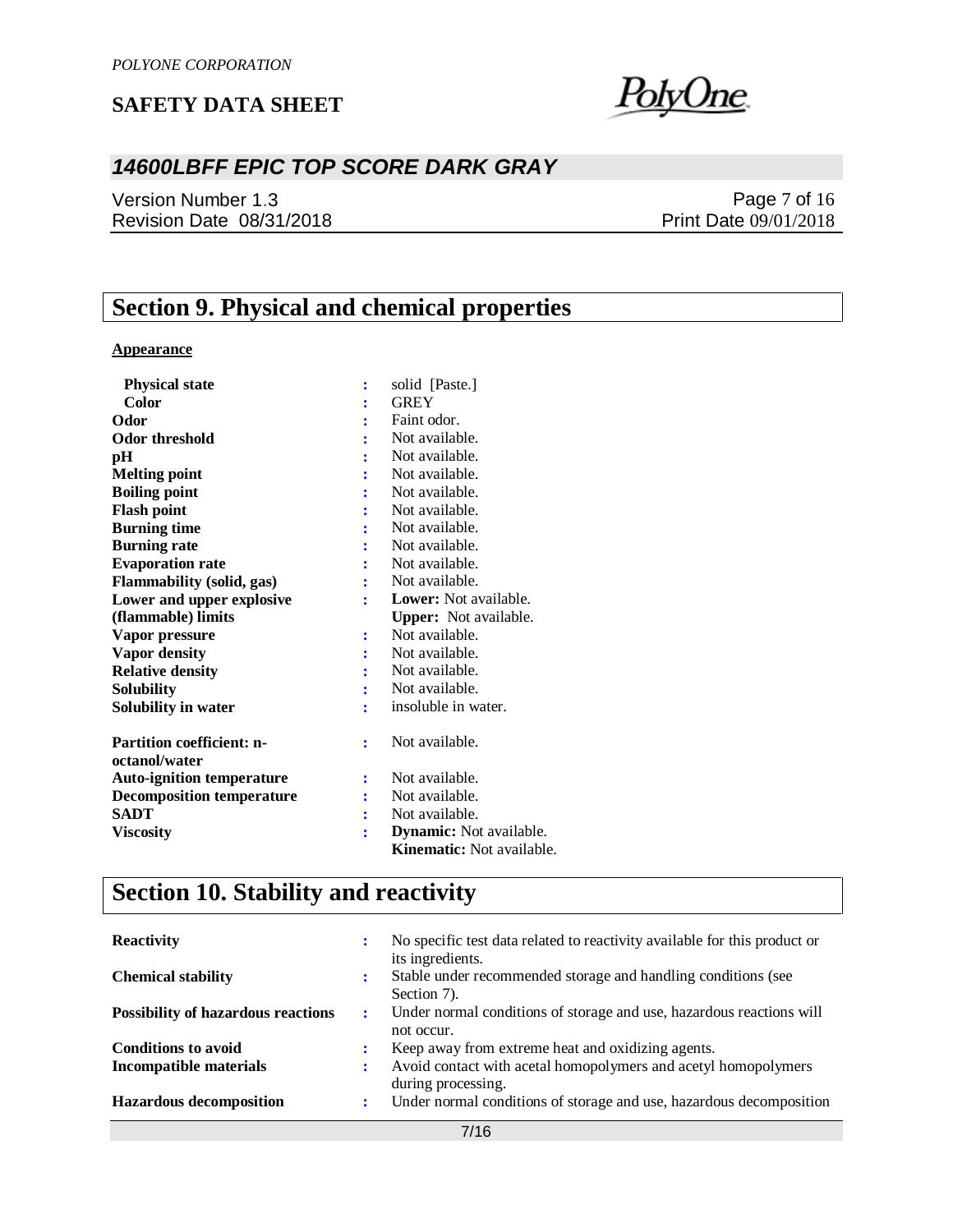

## *14600LBFF EPIC TOP SCORE DARK GRAY*

Version Number 1.3 Revision Date 08/31/2018

Page 8 of 16 Print Date 09/01/2018

**products** products should not be produced.

## **Section 11. Toxicological information**

This mixture has not been evaluated as a whole for health effects. Exposure effects listed are based on existing health data for the individual components which comprise the mixture.

#### **Information on toxicological effects**

#### **Acute toxicity**

| <b>Product/ingredient name</b>      | <b>Result</b>               | <b>Species</b>              | <b>Dose</b>         | <b>Exposure</b>          |  |
|-------------------------------------|-----------------------------|-----------------------------|---------------------|--------------------------|--|
| Titanium dioxide                    |                             |                             |                     |                          |  |
| <b>Remarks - Oral:</b>              |                             | No applicable toxicity data |                     |                          |  |
|                                     | LC50 Inhalation             | Rat - Male                  | $6.82 \text{ Mg}/l$ | 4 h                      |  |
|                                     | LD50 Dermal                 | Rabbit                      | $> 5,000$ mg/kg     | $\overline{\phantom{a}}$ |  |
| Diphenyloxide-4,4'-disulfohydrazide |                             |                             |                     |                          |  |
|                                     | LD50 Oral                   | Rat                         | $2,300$ mg/kg       |                          |  |
| <b>Remarks - Inhalation:</b>        | No applicable toxicity data |                             |                     |                          |  |
| <b>Remarks - Dermal:</b>            |                             | No applicable toxicity data |                     |                          |  |
| Carbon black                        |                             |                             |                     |                          |  |
|                                     | LD50 Oral                   | Rat                         | $15,400$ mg/kg      | $\overline{\phantom{0}}$ |  |
| <b>Remarks - Inhalation:</b>        | No applicable toxicity data |                             |                     |                          |  |
| <b>Remarks - Dermal:</b>            | No applicable toxicity data |                             |                     |                          |  |
| <b>Conclusion/Summary</b>           |                             | Mixture. Not fully tested.  |                     |                          |  |

#### **Irritation/Corrosion**

| <b>Product/ingredient name</b> | <b>Result</b>                   | <b>Species</b>             | <b>Score</b> | <b>Exposure</b> | <b>Observation</b>       |
|--------------------------------|---------------------------------|----------------------------|--------------|-----------------|--------------------------|
| Titanium dioxide               | Skin - Mild                     | Human                      |              | $72$ hrs        | $\overline{\phantom{0}}$ |
|                                | irritant                        |                            |              |                 |                          |
| <b>Conclusion/Summary</b>      |                                 |                            |              |                 |                          |
| <b>Skin</b>                    | ÷                               | Mixture. Not fully tested. |              |                 |                          |
| <b>Eyes</b>                    | ÷                               | Mixture. Not fully tested. |              |                 |                          |
| <b>Respiratory</b>             | Mixture. Not fully tested.<br>÷ |                            |              |                 |                          |
| Sensitization                  |                                 |                            |              |                 |                          |
| <b>Conclusion/Summary</b>      |                                 |                            |              |                 |                          |
| <b>Skin</b>                    | ÷                               | Mixture. Not fully tested. |              |                 |                          |
| <b>Respiratory</b>             | ÷                               | Mixture. Not fully tested. |              |                 |                          |
| <b>Mutagenicity</b>            |                                 |                            |              |                 |                          |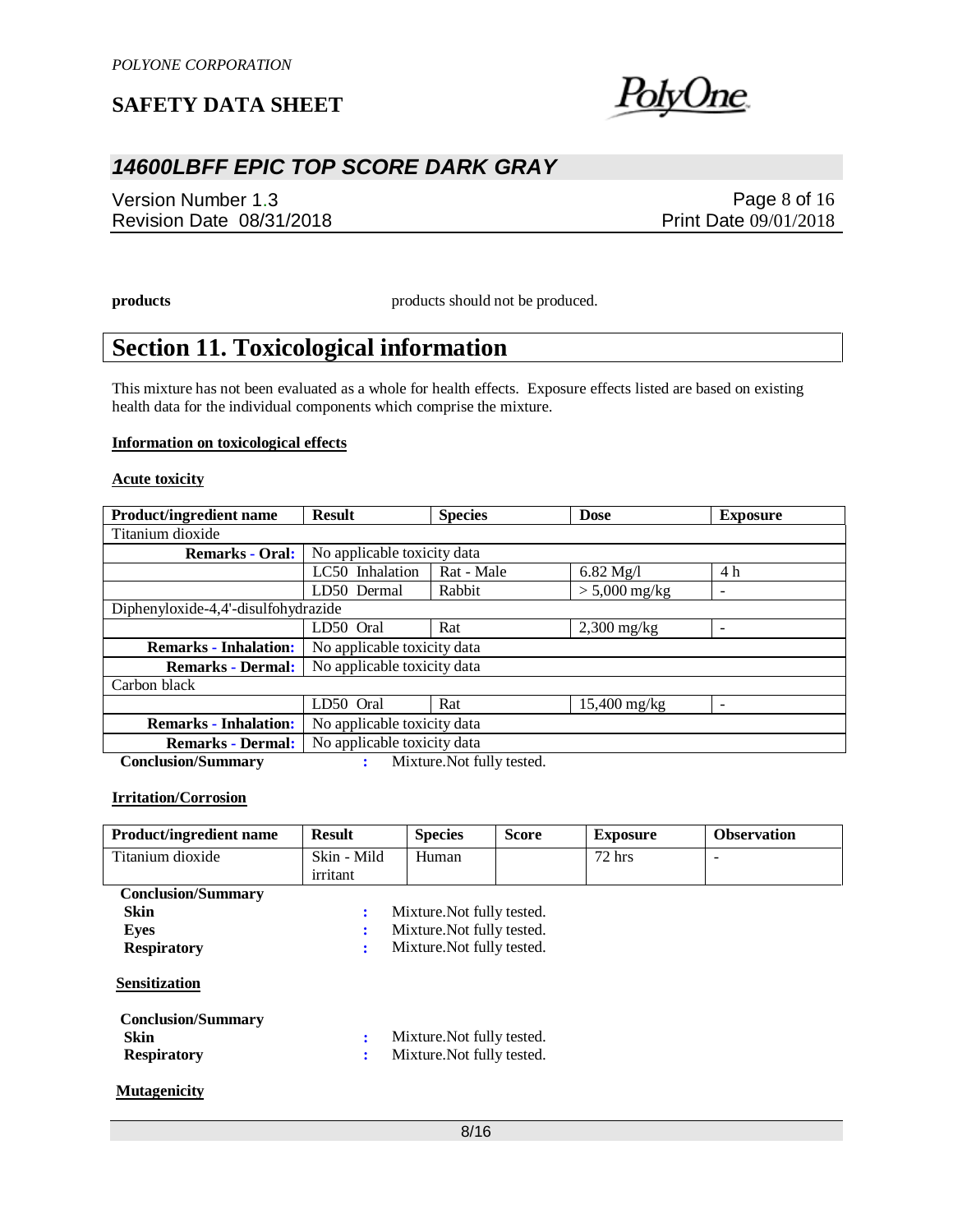

## *14600LBFF EPIC TOP SCORE DARK GRAY*

Version Number 1.3 Revision Date 08/31/2018

Page 9 of 16 Print Date 09/01/2018

| <b>Conclusion/Summary</b>                                                    | ÷           | Mixture. Not fully tested. |                                                   |  |
|------------------------------------------------------------------------------|-------------|----------------------------|---------------------------------------------------|--|
| <b>Carcinogenicity</b>                                                       |             |                            |                                                   |  |
| <b>Conclusion/Summary</b><br><b>Classification</b>                           | ÷           | Mixture. Not fully tested. |                                                   |  |
| Product/ingredient                                                           | <b>OSHA</b> | <b>IARC</b>                | <b>NTP</b>                                        |  |
| name                                                                         |             |                            |                                                   |  |
| Titanium dioxide                                                             |             | 2B                         |                                                   |  |
| Carbon black                                                                 |             | $\overline{2B}$            |                                                   |  |
|                                                                              |             |                            |                                                   |  |
| <b>Reproductive toxicity</b>                                                 |             |                            |                                                   |  |
| <b>Conclusion/Summary</b>                                                    | ÷           | Mixture. Not fully tested. |                                                   |  |
| <b>Teratogenicity</b>                                                        |             |                            |                                                   |  |
| <b>Conclusion/Summary</b>                                                    | ÷           | Mixture. Not fully tested. |                                                   |  |
| <b>Specific target organ toxicity (single exposure)</b><br>Not available.    |             |                            |                                                   |  |
| Specific target organ toxicity (repeated exposure)<br>Not available.         |             |                            |                                                   |  |
| <b>Aspiration hazard</b><br>Not available.                                   |             |                            |                                                   |  |
| <b>Information on likely routes of</b><br>exposure                           | ÷           | Not available.             |                                                   |  |
| <b>Potential acute health effects</b>                                        |             |                            |                                                   |  |
| <b>Eye contact</b>                                                           | ÷           |                            | No known significant effects or critical hazards. |  |
| <b>Inhalation</b>                                                            | ÷           |                            | No known significant effects or critical hazards. |  |
| <b>Skin contact</b>                                                          |             |                            | No known significant effects or critical hazards. |  |
| <b>Ingestion</b>                                                             | ÷           |                            | No known significant effects or critical hazards. |  |
|                                                                              |             |                            |                                                   |  |
| Symptoms related to the physical, chemical and toxicological characteristics |             |                            |                                                   |  |
| <b>Eye contact</b>                                                           | ÷           | No specific data.          |                                                   |  |
| <b>Inhalation</b>                                                            | ÷           | No specific data.          |                                                   |  |
| <b>Skin contact</b>                                                          |             | No specific data.          |                                                   |  |
| <b>Ingestion</b>                                                             |             | No specific data.          |                                                   |  |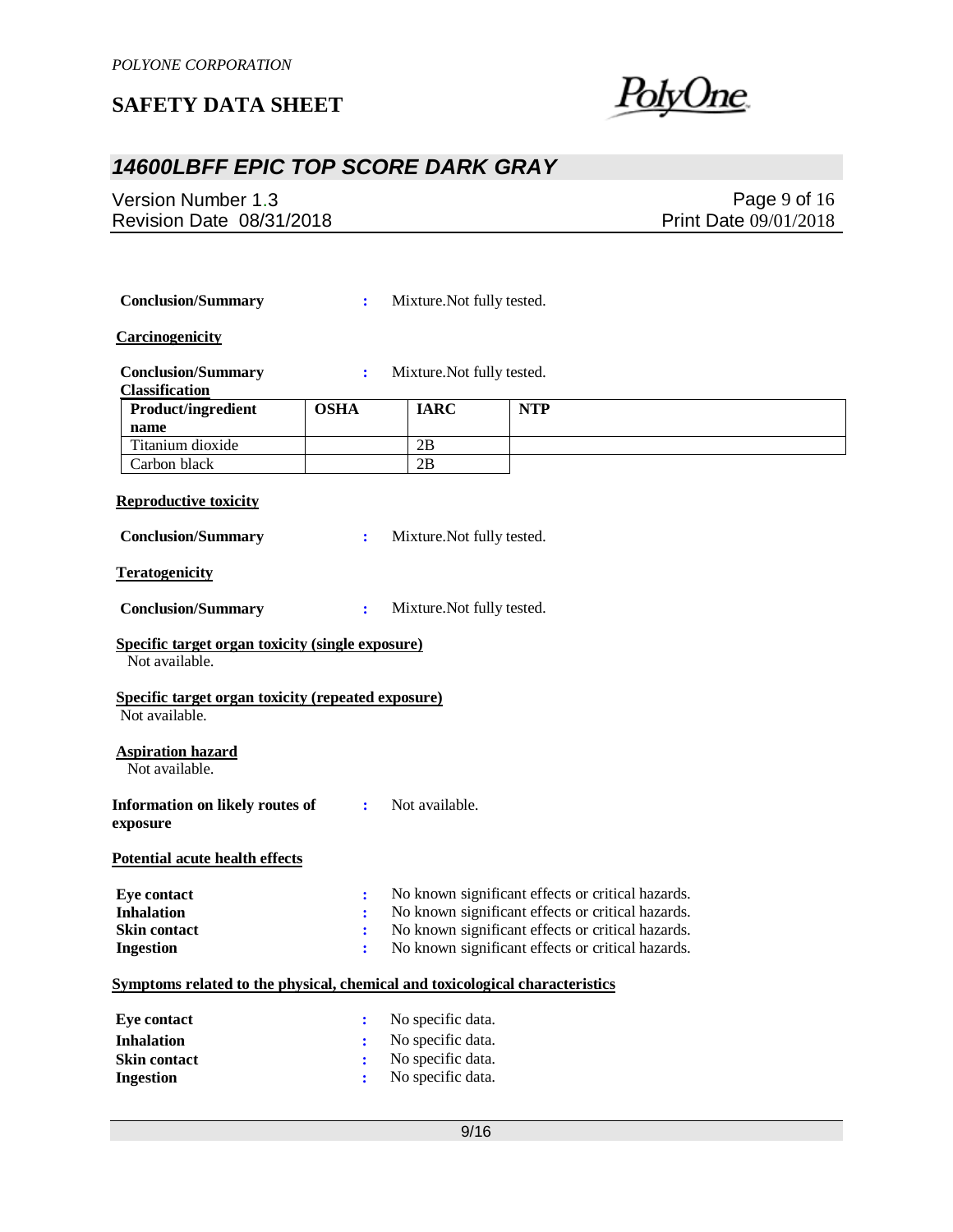

## *14600LBFF EPIC TOP SCORE DARK GRAY*

Version Number 1.3 Revision Date 08/31/2018

Page 10 of 16 Print Date 09/01/2018

### **Delayed and immediate effects as well as chronic effects from short and long-term exposure**

### **Short term exposure**

| Potential immediate effects             |                      | Not available.                                    |
|-----------------------------------------|----------------------|---------------------------------------------------|
| <b>Potential delayed effects</b>        | ÷                    | Not available.                                    |
| Long term exposure                      |                      |                                                   |
| Potential immediate effects             | ÷                    | Not available.                                    |
| <b>Potential delayed effects</b>        | ٠                    | Not available.                                    |
| <b>Potential chronic health effects</b> |                      |                                                   |
| <b>Conclusion/Summary</b>               | ÷                    | Mixture. Not fully tested.                        |
| <b>General</b>                          | $\ddot{\cdot}$       | No known significant effects or critical hazards. |
| <b>Carcinogenicity</b>                  | ፡                    | No known significant effects or critical hazards. |
| <b>Mutagenicity</b>                     | :                    | No known significant effects or critical hazards. |
| <b>Teratogenicity</b>                   | $\ddot{\phantom{a}}$ | No known significant effects or critical hazards. |
| <b>Developmental effects</b>            | ፡                    | No known significant effects or critical hazards. |
| <b>Fertility effects</b>                | $\ddot{\cdot}$       | No known significant effects or critical hazards. |

#### **Numerical measures of toxicity**

**Acute toxicity estimates**

Not available.

## **Section 12. Ecological information**

#### **Toxicity**

| <b>Product/ingredient name</b> | <b>Result</b>                    | <b>Species</b>         | <b>Exposure</b> |
|--------------------------------|----------------------------------|------------------------|-----------------|
| Titanium dioxide               |                                  |                        |                 |
|                                | Acute $LC50 > 1,000$ Mg/l Marine | Fish - Fish            | 96h             |
|                                | water                            |                        |                 |
| <b>Remarks - Acute - Fish:</b> | Acute                            |                        |                 |
|                                | Acute LC50 3 Mg/l Fresh water    | Aquatic invertebrates. | 48 h            |
|                                |                                  | Crustaceans            |                 |
| Remarks - Acute - Aquatic      | Acute                            |                        |                 |
| invertebrates.:                |                                  |                        |                 |
|                                | Acute LC50 6.5 Mg/l Fresh water  | Aquatic invertebrates. | 48 h            |
|                                | 10/16                            |                        |                 |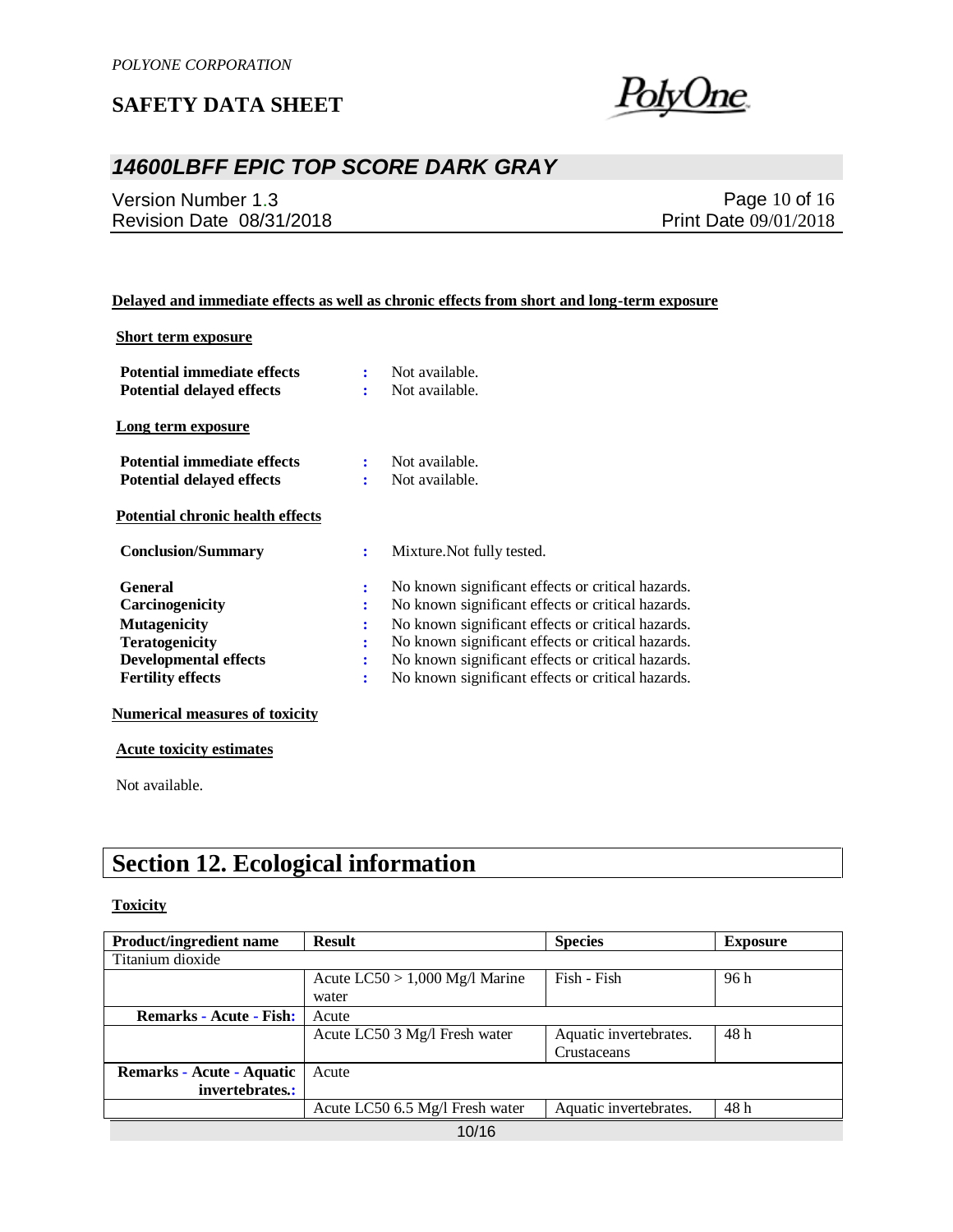

## *14600LBFF EPIC TOP SCORE DARK GRAY*

Version Number 1.3 Revision Date 08/31/2018

Page 11 of 16 Print Date 09/01/2018

|                                      |                |                              | Daphnia                                                                          |      |
|--------------------------------------|----------------|------------------------------|----------------------------------------------------------------------------------|------|
| Remarks - Acute - Aquatic            | Acute          |                              |                                                                                  |      |
| invertebrates.:                      |                |                              |                                                                                  |      |
| <b>Remarks - Acute - Aquatic</b>     |                | No applicable toxicity data  |                                                                                  |      |
| plants:                              |                |                              |                                                                                  |      |
| <b>Remarks - Chronic - Fish:</b>     |                | No applicable toxicity data  |                                                                                  |      |
| <b>Remarks - Chronic -</b>           |                | No applicable toxicity data  |                                                                                  |      |
| <b>Aquatic invertebrates.:</b>       |                |                              |                                                                                  |      |
| Diphenyloxide-4,4'-disulfohydrazide  |                |                              |                                                                                  |      |
| <b>Remarks - Acute - Fish:</b>       |                | No applicable toxicity data  |                                                                                  |      |
| Remarks - Acute - Aquatic            |                | No applicable toxicity data  |                                                                                  |      |
| invertebrates.:                      |                |                              |                                                                                  |      |
| Remarks - Acute - Aquatic            |                | No applicable toxicity data  |                                                                                  |      |
| plants:                              |                |                              |                                                                                  |      |
| <b>Remarks - Chronic - Fish:</b>     |                | No applicable toxicity data  |                                                                                  |      |
| Remarks - Chronic -                  |                | No applicable toxicity data  |                                                                                  |      |
| <b>Aquatic invertebrates.:</b>       |                |                              |                                                                                  |      |
| Carbon black                         |                |                              |                                                                                  |      |
| <b>Remarks - Acute - Fish:</b>       |                | No applicable toxicity data  |                                                                                  |      |
|                                      |                | Acute EC50 37.563 Mg/l Fresh | Aquatic invertebrates.                                                           | 48 h |
|                                      | water          |                              | Daphnia                                                                          |      |
| Remarks - Acute - Aquatic            | Acute          |                              |                                                                                  |      |
| invertebrates.:                      |                |                              |                                                                                  |      |
| <b>Remarks - Acute - Aquatic</b>     |                | No applicable toxicity data  |                                                                                  |      |
| plants:                              |                |                              |                                                                                  |      |
| Remarks - Chronic - Fish:            |                | No applicable toxicity data  |                                                                                  |      |
| <b>Remarks - Chronic -</b>           |                | No applicable toxicity data  |                                                                                  |      |
| <b>Aquatic invertebrates.:</b>       |                |                              |                                                                                  |      |
| 14600LBFF EPIC TOP SCORE DARK GRAY   |                |                              |                                                                                  |      |
| Remarks - Acute - Aquatic            |                |                              | Chemicals are not readily available as they are bound within the polymer matrix. |      |
| invertebrates.:                      |                |                              |                                                                                  |      |
| <b>Conclusion/Summary</b>            | $\ddot{\cdot}$ |                              | Chemicals are not readily available as they are bound within the                 |      |
|                                      |                | polymer matrix.              |                                                                                  |      |
|                                      |                |                              |                                                                                  |      |
| <b>Persistence and degradability</b> |                |                              |                                                                                  |      |
| <b>Conclusion/Summary</b>            | $\ddot{\cdot}$ |                              | Chemicals are not readily available as they are bound within the                 |      |
|                                      |                | polymer matrix.              |                                                                                  |      |
|                                      |                |                              |                                                                                  |      |
| <b>Conclusion/Summary</b>            | ÷              |                              | Chemicals are not readily available as they are bound within the                 |      |
|                                      |                | polymer matrix.              |                                                                                  |      |
|                                      |                |                              |                                                                                  |      |
|                                      |                |                              |                                                                                  |      |
| <b>Bioaccumulative potential</b>     |                |                              |                                                                                  |      |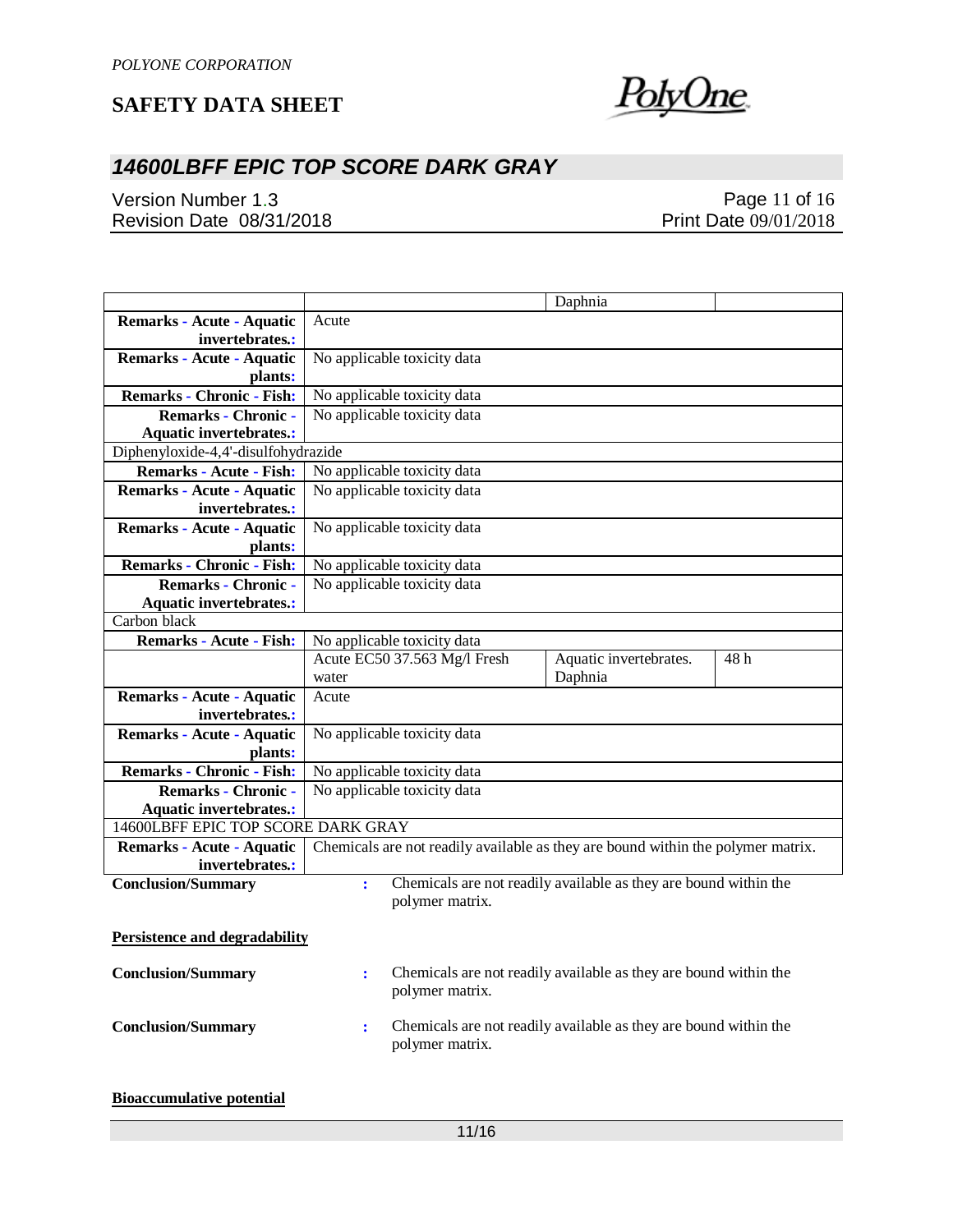

## *14600LBFF EPIC TOP SCORE DARK GRAY*

Version Number 1.3 Revision Date 08/31/2018

Page 12 of 16 Print Date 09/01/2018

| <b>Product/ingredient name</b>                                    | <b>LogPow</b> | <b>BCF</b> | Potential |
|-------------------------------------------------------------------|---------------|------------|-----------|
| $\mathbf{r}$<br>$\sim$<br>drazide<br>Dinhenvloxide-4<br>dieultohw |               | 3.00       | low       |

#### **Mobility in soil**

| Soil/water partition coefficient | : Not available.                                  |
|----------------------------------|---------------------------------------------------|
| (KOC)                            |                                                   |
| Other adverse effects            | No known significant effects or critical hazards. |

## **Section 13. Disposal considerations**

| Disposal methods | The generation of waste should be avoided or minimized wherever<br>possible. Disposal of this product, solutions and any by-products<br>should at all times comply with the requirements of environmental<br>protection and waste disposal legislation and any regional local<br>authority requirements. Dispose of surplus and non-recyclable<br>products via a licensed waste disposal contractor. Waste should not be<br>disposed of untreated to the sewer unless fully compliant with the<br>requirements of all authorities with jurisdiction. Waste packaging<br>should be recycled. Incineration or landfill should only be considered<br>when recycling is not feasible. This material and its container must be<br>disposed of in a safe way. Empty containers or liners may retain some<br>product residues. Avoid dispersal of spilled material and runoff and |
|------------------|----------------------------------------------------------------------------------------------------------------------------------------------------------------------------------------------------------------------------------------------------------------------------------------------------------------------------------------------------------------------------------------------------------------------------------------------------------------------------------------------------------------------------------------------------------------------------------------------------------------------------------------------------------------------------------------------------------------------------------------------------------------------------------------------------------------------------------------------------------------------------|
|                  | contact with soil, waterways, drains and sewers.                                                                                                                                                                                                                                                                                                                                                                                                                                                                                                                                                                                                                                                                                                                                                                                                                           |

**United States - RCRA Acute hazardous waste "P" List:** Not listed

**United States - RCRA Toxic hazardous waste "U" List:** Not listed

## **Section 14. Transport information**

| <b>U.S.DOT 49CFR</b><br>Ground/Air/Water | $\ddot{\phantom{0}}$ | Not regulated for transportation.                                |
|------------------------------------------|----------------------|------------------------------------------------------------------|
| International Air<br>ICAO/IATA           | $\ddot{\phantom{0}}$ | Not classified as dangerous goods under transport regulations.   |
| International Water<br><b>IMO/IMDG</b>   |                      | : Not classified as dangerous goods under transport regulations. |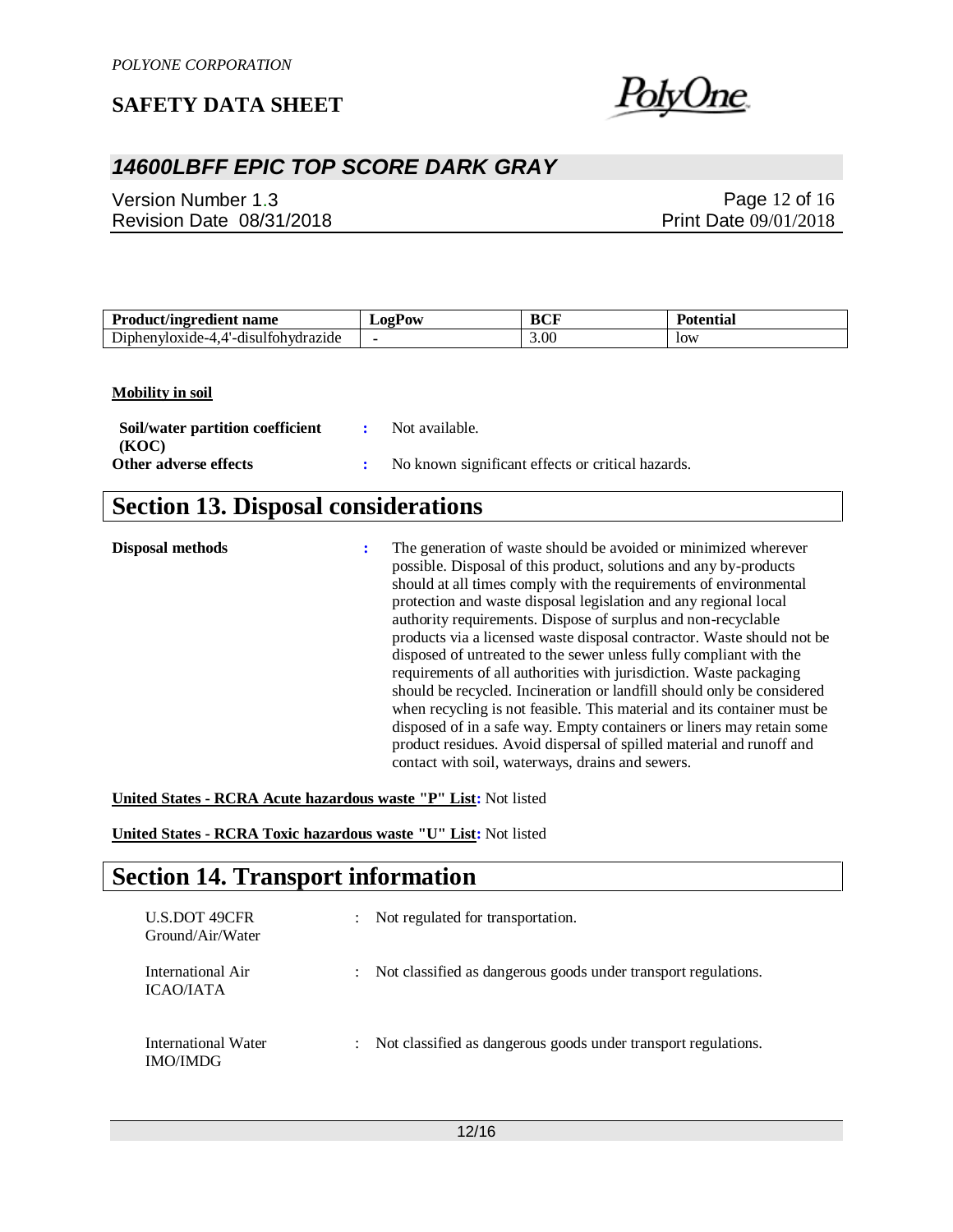

## *14600LBFF EPIC TOP SCORE DARK GRAY*

Version Number 1.3 Revision Date 08/31/2018

Page 13 of 16 Print Date 09/01/2018

## **Section 15. Regulatory information**

| <b>U.S. Federal regulations</b>                                                                                                                | ÷              | United States - TSCA 12(b) - Chemical export notification: None<br>of the components are listed.<br>United States - TSCA 4(a) - Final Test Rules: Not listed<br>United States - TSCA 4(a) - ITC Priority list: Not listed<br>United States - TSCA 4(a) - Proposed test rules: Not listed<br>United States - TSCA 4(f) - Priority risk review: Not listed<br>United States - TSCA 5(a)2 - Final significant new use rules: Not<br>listed<br>United States - TSCA 5(a)2 - Proposed significant new use rules:<br>Not listed<br>United States - TSCA 5(e) - Substances consent order: Not listed<br>United States - TSCA 6 - Final risk management: Not listed<br>United States - TSCA 6 - Proposed risk management: Not listed<br>United States - TSCA 8(a) - Chemical risk rules: Not listed<br>United States - TSCA 8(a) - Dioxin/Furane precusor: Not listed<br>United States - TSCA 8(a) - Chemical Data Reporting (CDR): Not<br>determined<br>United States - TSCA 8(a) - Preliminary assessment report<br>(PAIR): Listed Diphenyloxide-4,4'-disulfohydrazide<br>United States - TSCA 8(c) - Significant adverse reaction (SAR):<br>Not listed<br>United States - TSCA 8(d) - Health and safety studies: Not listed<br>United States - EPA Clean water act (CWA) section 307 - Priority<br>pollutants: Listed Phthalocyanine Blue<br>Acrylonitrile<br><b>Phenol</b><br>United States - EPA Clean water act (CWA) section 311 -<br><b>Hazardous substances:</b> Listed<br>United States - EPA Clean air act (CAA) section 112 - Accidental<br>release prevention - Flammable substances: Not listed<br>United States - EPA Clean air act (CAA) section 112 - Accidental<br>release prevention - Toxic substances: Not listed<br><b>United States - Department of commerce - Precursor chemical:</b><br>Not listed |
|------------------------------------------------------------------------------------------------------------------------------------------------|----------------|---------------------------------------------------------------------------------------------------------------------------------------------------------------------------------------------------------------------------------------------------------------------------------------------------------------------------------------------------------------------------------------------------------------------------------------------------------------------------------------------------------------------------------------------------------------------------------------------------------------------------------------------------------------------------------------------------------------------------------------------------------------------------------------------------------------------------------------------------------------------------------------------------------------------------------------------------------------------------------------------------------------------------------------------------------------------------------------------------------------------------------------------------------------------------------------------------------------------------------------------------------------------------------------------------------------------------------------------------------------------------------------------------------------------------------------------------------------------------------------------------------------------------------------------------------------------------------------------------------------------------------------------------------------------------------------------------------------------------------------------------------------------------------------------------------------------|
| <b>Clean Air Act Section 112(b)</b><br><b>Hazardous Air Pollutants (HAPs)</b><br><b>Clean Air Act Section 602 Class I</b><br><b>Substances</b> | $\ddot{\cdot}$ | Listed                                                                                                                                                                                                                                                                                                                                                                                                                                                                                                                                                                                                                                                                                                                                                                                                                                                                                                                                                                                                                                                                                                                                                                                                                                                                                                                                                                                                                                                                                                                                                                                                                                                                                                                                                                                                              |
|                                                                                                                                                | $\ddot{\cdot}$ | Not listed                                                                                                                                                                                                                                                                                                                                                                                                                                                                                                                                                                                                                                                                                                                                                                                                                                                                                                                                                                                                                                                                                                                                                                                                                                                                                                                                                                                                                                                                                                                                                                                                                                                                                                                                                                                                          |
| <b>Clean Air Act Section 602 Class II</b><br><b>Substances</b>                                                                                 | ÷              | Not listed                                                                                                                                                                                                                                                                                                                                                                                                                                                                                                                                                                                                                                                                                                                                                                                                                                                                                                                                                                                                                                                                                                                                                                                                                                                                                                                                                                                                                                                                                                                                                                                                                                                                                                                                                                                                          |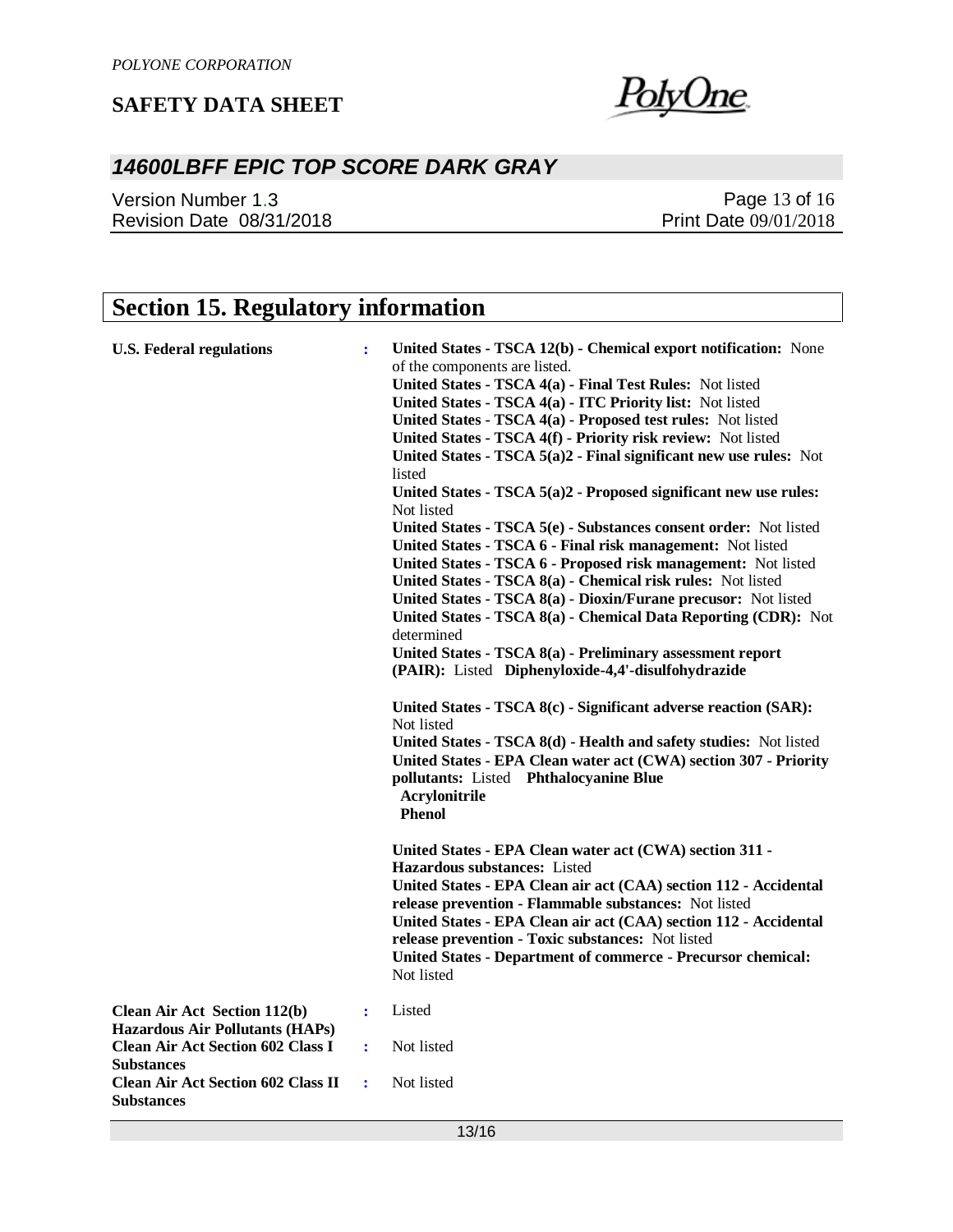

## *14600LBFF EPIC TOP SCORE DARK GRAY*

Version Number 1.3 Revision Date 08/31/2018

Page 14 of 16 Print Date 09/01/2018

**DEA List I Chemicals (Precursor Chemicals) :** Not listed **DEA List II Chemicals (Essential Chemicals) :** Not listed

#### **US. EPA CERCLA Hazardous Substances (40 CFR 302)**

not applicable

### **SARA 311/312**

**Classification :** Not applicable.

### **Composition/information on ingredients**

| <b>Name</b>         | $\frac{0}{0}$ | <b>Classification</b> |
|---------------------|---------------|-----------------------|
| Titanium dioxide    | $10 - 25$     | <b>CH</b>             |
|                     |               |                       |
| Diphenyloxide-4,4'- | $0.3 - 1$     | F, AH, CH             |
| disulfohydrazide    |               |                       |
| <b>Carbon black</b> | $0 - 0.3$     | <b>CH</b>             |
|                     |               |                       |

### **SARA 313**

Not applicable.

| <b>State regulations</b> |   |                                                          |
|--------------------------|---|----------------------------------------------------------|
| <b>Massachusetts</b>     | ÷ | None of the components are listed.                       |
| <b>New York</b>          | ፡ | None of the components are listed.                       |
| <b>New Jersey</b>        | ፡ | The following components are listed:<br>Carbon black     |
|                          |   | Ethene, chloro-, homopolymer<br>Titanium dioxide         |
| Pennsylvania             | ÷ | The following components are listed:<br>Titanium dioxide |
|                          |   | Carbon black                                             |

#### **California Prop. 65**

WARNING: This product contains a chemical known to the State of California to cause cancer.

| United States inventory (TSCA 8b) : | All components are listed or exempted. |
|-------------------------------------|----------------------------------------|
| Canada inventory                    | All components are listed or exempted. |

#### **International regulations**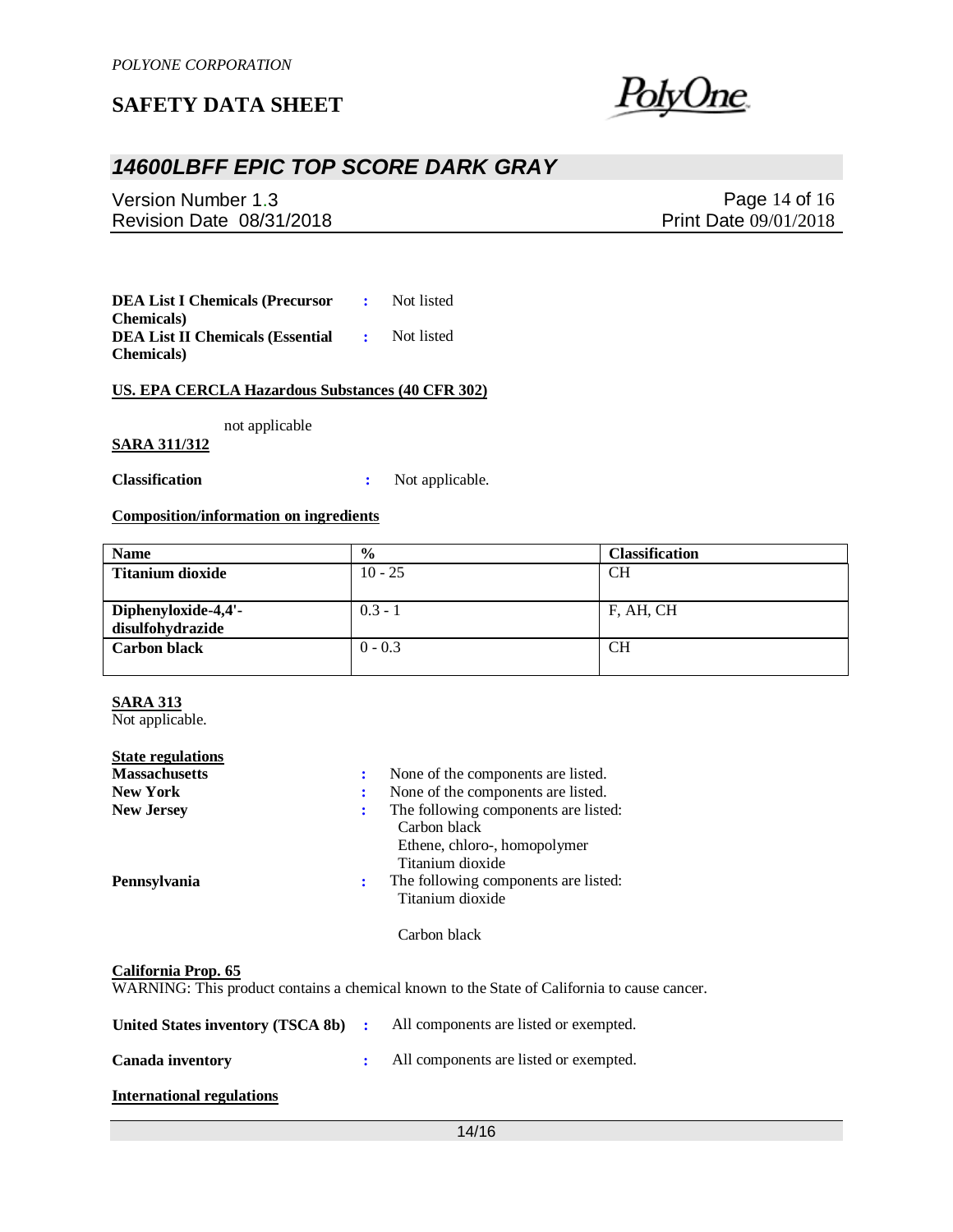

## *14600LBFF EPIC TOP SCORE DARK GRAY*

Version Number 1.3 Revision Date 08/31/2018

Page 15 of 16 Print Date 09/01/2018

#### **Inventory list**

| <b>Australia</b>         |   | Not determined.                        |
|--------------------------|---|----------------------------------------|
| Canada                   | ÷ | All components are listed or exempted. |
| <b>China</b>             | ÷ | Not determined.                        |
| <b>Europe inventory</b>  | ÷ | Not determined.                        |
| Japan                    |   | Not determined.                        |
| <b>New Zealand</b>       | ÷ | Not determined.                        |
| <b>Philippines</b>       | ÷ | Not determined.                        |
| <b>Republic of Korea</b> | ÷ | Not determined.                        |
| <b>Taiwan</b>            |   | Not determined.                        |
| <b>Turkey</b>            | ٠ | Not determined.                        |
| <b>United States</b>     |   | All components are listed or exempted. |

## **Section 16. Other information**

**Hazardous Material Information System (U.S.A.)**

| <b>Health</b>           |  |
|-------------------------|--|
| <b>Flammability</b>     |  |
| <b>Physical hazards</b> |  |
|                         |  |

**Caution: HMIS® ratings are based on a 0-4 rating scale, with 0 representing minimal hazards or risks, and 4 representing significant hazards or risks. Although HMIS® ratings and the associated label are not required on SDSs or products leaving a facility under 29 CFR 1910.1200, the preparer may choose to provide them. HMIS® ratings are to be used with a fully implemented HMIS® program. HMIS® is a registered trademark and service mark of the American Coatings Association, Inc.**

**The customer is responsible for determining the PPE code for this material. For more information on HMIS® Personal Protective Equipment (PPE) codes, consult the HMIS® Implementation Manual. History**

| Date of printing               |   | 09/01/2018                                                                          |
|--------------------------------|---|-------------------------------------------------------------------------------------|
| Date of issue/Date of revision |   | 08/31/2018                                                                          |
| Date of previous issue         |   | 06/08/2015                                                                          |
| <b>Version</b>                 |   | 1.3                                                                                 |
| <b>Key to abbreviations</b>    | ÷ | $ATE = Acute$ Toxicity Estimate                                                     |
|                                |   | $BCF = Bioconcentration Factor$                                                     |
|                                |   | $\text{GHS} = \text{Globally Harmonized System of Classification and Labelling of}$ |
|                                |   | Chemicals                                                                           |
|                                |   | $IATA = International Air Transport Association$                                    |
|                                |   | $\text{IRC}$ = Intermediate Bulk Container                                          |
|                                |   | $IMDG = International\,$ Maritime Dangerous Goods                                   |
|                                |   | $LogPow = logarithm$ of the octanol/water partition coefficient                     |
|                                |   |                                                                                     |